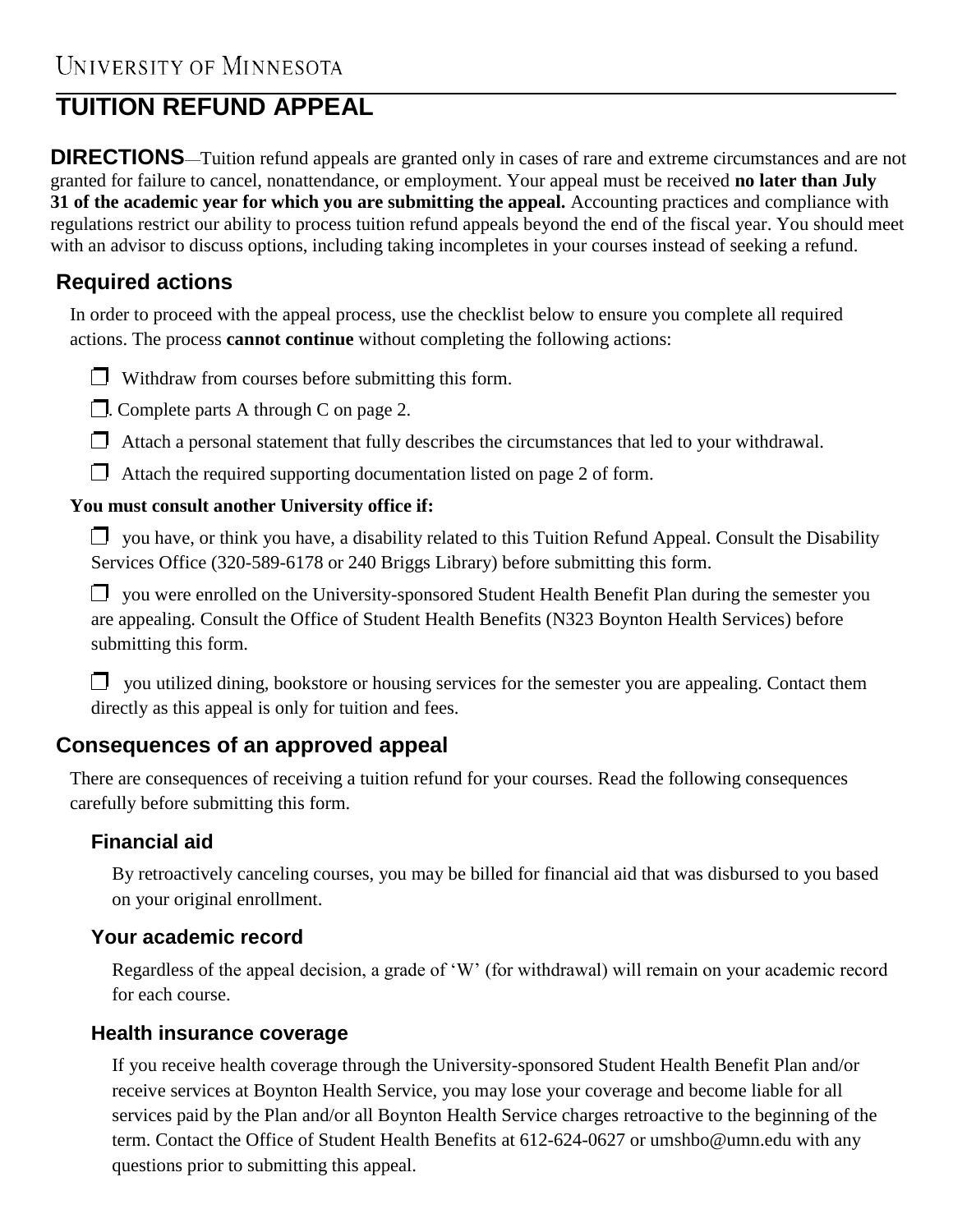# **TUITION REFUND APPEAL Return form to:**

One Stop Student Services 105 Behmler Hall 600 E 4th St Morris, MN 56267

320-589-6046 fax: 320-589-1673 ummonestop@morris.umn.edu

#### **To ensure privacy online, open in Adobe Reader (free at Adobe.com). Please add the required signature(s) in blue or black ink.**

| <b>PART A. Student information</b>                                                                                                                                                                                              |                                                                                                                                                                                                             |                         |                                                 |               |  |  |  |  |  |
|---------------------------------------------------------------------------------------------------------------------------------------------------------------------------------------------------------------------------------|-------------------------------------------------------------------------------------------------------------------------------------------------------------------------------------------------------------|-------------------------|-------------------------------------------------|---------------|--|--|--|--|--|
| Student name (last, first, middle initial)                                                                                                                                                                                      |                                                                                                                                                                                                             |                         | Phone (include area code)                       | University ID |  |  |  |  |  |
| Current address (city, state, ZIP code)                                                                                                                                                                                         |                                                                                                                                                                                                             |                         | University (preferred) or current email address |               |  |  |  |  |  |
| Term/year of cancellation                                                                                                                                                                                                       |                                                                                                                                                                                                             | List course(s) canceled |                                                 |               |  |  |  |  |  |
| □ fall 20 □ spring 20 □ May/summer 20                                                                                                                                                                                           |                                                                                                                                                                                                             |                         |                                                 |               |  |  |  |  |  |
| <b>PART B. Reason for appeal</b>                                                                                                                                                                                                |                                                                                                                                                                                                             |                         |                                                 |               |  |  |  |  |  |
| Please check the box to indicate why you are appealing. ATTACH a personal statement regarding your reason for appeal, as well as the required<br>documentation listed below.                                                    |                                                                                                                                                                                                             |                         |                                                 |               |  |  |  |  |  |
| $\Box$ Medical                                                                                                                                                                                                                  | Your physician must complete the medical supplement on the next page. You must sign the authorization for release<br>of medical information on that page. Attach any additional documentation if necessary. |                         |                                                 |               |  |  |  |  |  |
| $\Box$ Death in immediate family                                                                                                                                                                                                | <b>ATTACH</b> copy of death certificate.                                                                                                                                                                    |                         |                                                 |               |  |  |  |  |  |
| $\Box$ Military activation                                                                                                                                                                                                      | <b>ATTACH</b> copy of military activation orders.                                                                                                                                                           |                         |                                                 |               |  |  |  |  |  |
| Academic                                                                                                                                                                                                                        | ATTACH letter on University stationary from a Division Chairperson or Vice Chancellor with details regarding<br>circumstances.                                                                              |                         |                                                 |               |  |  |  |  |  |
| <b>PART C. Student certification</b>                                                                                                                                                                                            |                                                                                                                                                                                                             |                         |                                                 |               |  |  |  |  |  |
| $\Box$ I am not receiving financial aid for the term/year listed in PART A.                                                                                                                                                     |                                                                                                                                                                                                             |                         |                                                 |               |  |  |  |  |  |
| (Financial aid includes loans, grants, scholarships, tuition benefits, work study, and fellowships)                                                                                                                             |                                                                                                                                                                                                             |                         |                                                 |               |  |  |  |  |  |
| $\Box$ I am receiving financial aid for the term/year listed in PARTA.                                                                                                                                                          |                                                                                                                                                                                                             |                         |                                                 |               |  |  |  |  |  |
| NOTE: If your circumstances require you to withdraw/cancel from all courses, you are urged to contact Financial Aid                                                                                                             |                                                                                                                                                                                                             |                         |                                                 |               |  |  |  |  |  |
| and your academic adviser so your decision will be based on a clear understanding of the consequences of withdrawing from                                                                                                       |                                                                                                                                                                                                             |                         |                                                 |               |  |  |  |  |  |
| courses. Questions may be directed to One Stop Student Services.                                                                                                                                                                |                                                                                                                                                                                                             |                         |                                                 |               |  |  |  |  |  |
| I understand that by canceling courses I may be billed for financial aid that was disbursed to me based on my original                                                                                                          |                                                                                                                                                                                                             |                         |                                                 |               |  |  |  |  |  |
| enrollment.                                                                                                                                                                                                                     |                                                                                                                                                                                                             |                         |                                                 |               |  |  |  |  |  |
| Please note that any approval resulting in a reduction or removal of the Student Services Fee and/or the University-sponsored Student Health                                                                                    |                                                                                                                                                                                                             |                         |                                                 |               |  |  |  |  |  |
| Benefit Plan will make you liable for payment of all Boynton Health Service charges and claims for services paid by the Plan retroactive to the                                                                                 |                                                                                                                                                                                                             |                         |                                                 |               |  |  |  |  |  |
| beginning of the term. By signing this form, you are certifying that the information you provided is true. Misrepresentation of facts or documen-                                                                               |                                                                                                                                                                                                             |                         |                                                 |               |  |  |  |  |  |
| tation may be sufficient cause, in and of itself, for automatic denial of this appeal and may be in violation of the Student Conduct Code.<br>If you have read and understood the statement above, sign and date the box below. |                                                                                                                                                                                                             |                         |                                                 |               |  |  |  |  |  |
|                                                                                                                                                                                                                                 |                                                                                                                                                                                                             |                         |                                                 |               |  |  |  |  |  |
| Student signature                                                                                                                                                                                                               |                                                                                                                                                                                                             |                         |                                                 | Date          |  |  |  |  |  |
| office use only                                                                                                                                                                                                                 |                                                                                                                                                                                                             | results of decision     |                                                 |               |  |  |  |  |  |
| approved?                                                                                                                                                                                                                       | $\Box$ yes $\Box$ no Effective Date:                                                                                                                                                                        |                         |                                                 |               |  |  |  |  |  |
| processed by                                                                                                                                                                                                                    |                                                                                                                                                                                                             |                         |                                                 |               |  |  |  |  |  |
| Staff Initials:<br>date:                                                                                                                                                                                                        |                                                                                                                                                                                                             |                         |                                                 |               |  |  |  |  |  |